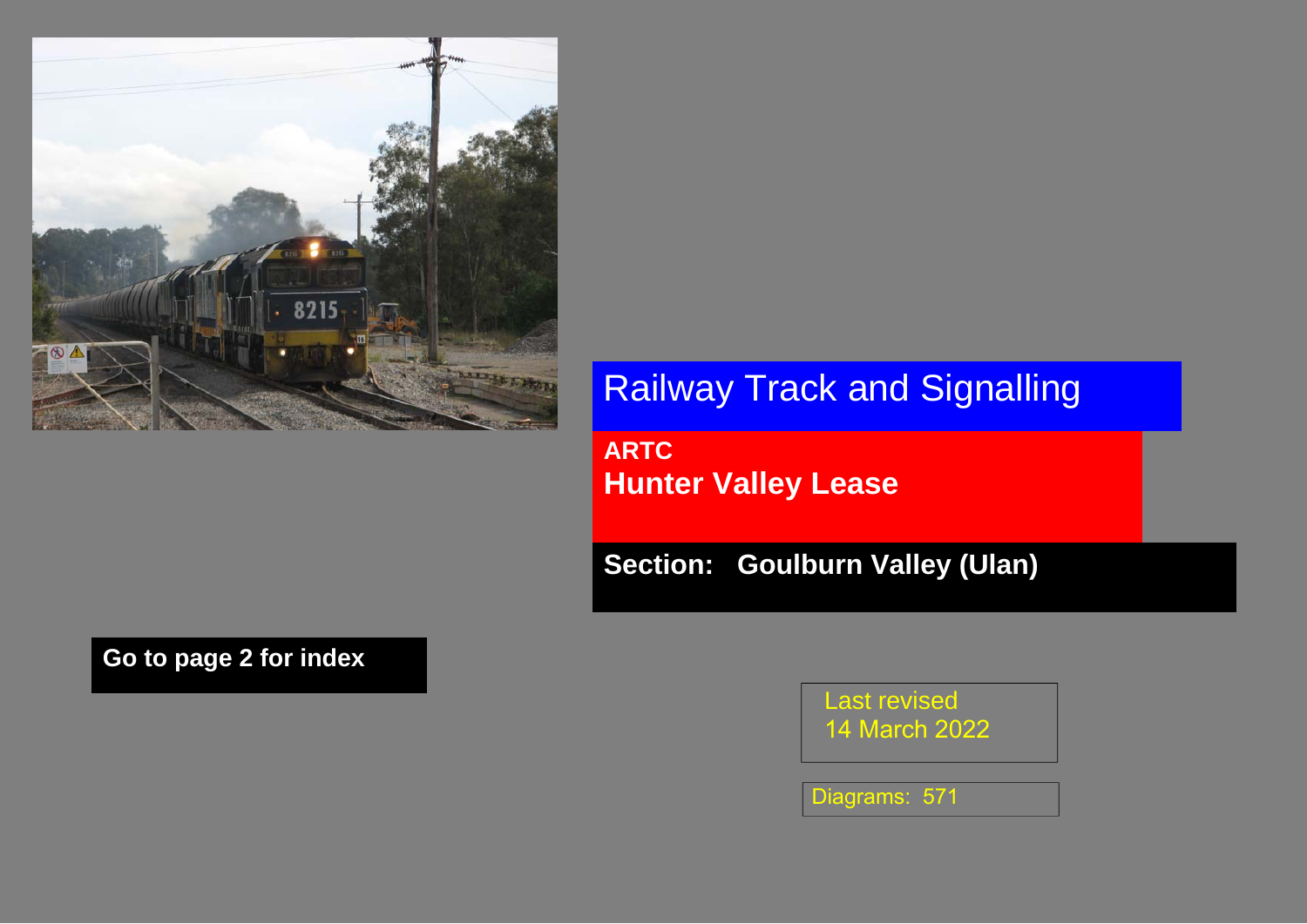| <b>GOULBURN VALLEY (ULAN) TRACK &amp; SIGNAL INDEX</b> |                |                                |                     |                |
|--------------------------------------------------------|----------------|--------------------------------|---------------------|----------------|
| Page                                                   | <b>Drawing</b> | <b>Section</b>                 | <b>Page Drawing</b> | <b>Section</b> |
| $\mathbf{1}$                                           | Cover          | <b>Goulburn River</b>          |                     |                |
| $\overline{2}$                                         |                | Index                          |                     |                |
| $\overline{3}$                                         | Sect. O3       | <b>Goulburn River</b>          |                     |                |
| $\overline{4}$                                         | <b>N519</b>    | Muswellbrook                   |                     |                |
| 5 <sup>1</sup>                                         | <b>N570</b>    | <b>Bengalla</b>                |                     |                |
| $6 \overline{6}$                                       | N571           | Mt Pleasant                    |                     |                |
| $\overline{7}$                                         | <b>N572</b>    | Mangoola - Denman              |                     |                |
| 8                                                      | <b>N573</b>    | Yarrawa - Sandy Hollow         |                     |                |
| 9                                                      | <b>N574</b>    | Baerami - Kerrabee             |                     |                |
| 10                                                     | <b>N575</b>    | Cox's Gap - Bylong             |                     |                |
| 11                                                     | <b>N576</b>    | <b>Coggan Creek</b>            |                     |                |
| 12                                                     | <b>N577</b>    | Wolar - Wilpinjong             |                     |                |
| 13                                                     | <b>N578</b>    | Moolarben - Ulan               |                     |                |
|                                                        |                | Merrygoen Link                 |                     |                |
| 14                                                     | <b>N581</b>    | <b>Gulgong - Gulgong North</b> |                     |                |
| 15                                                     | <b>N582</b>    | Birrawa - Dunedoo              |                     |                |
|                                                        |                |                                |                     |                |
|                                                        |                |                                |                     |                |
|                                                        |                |                                |                     |                |
|                                                        |                |                                |                     |                |
|                                                        |                |                                |                     |                |
|                                                        |                |                                |                     |                |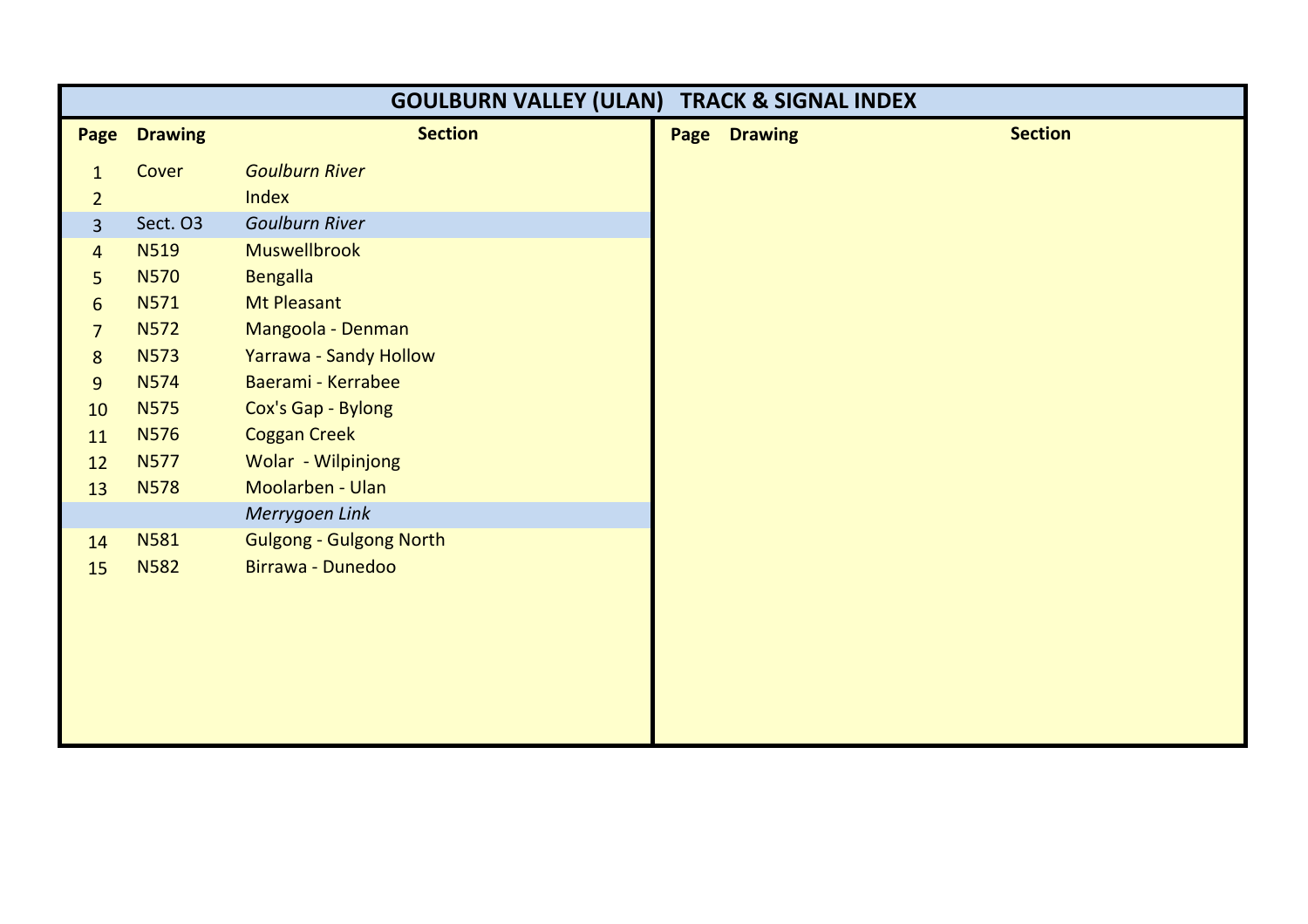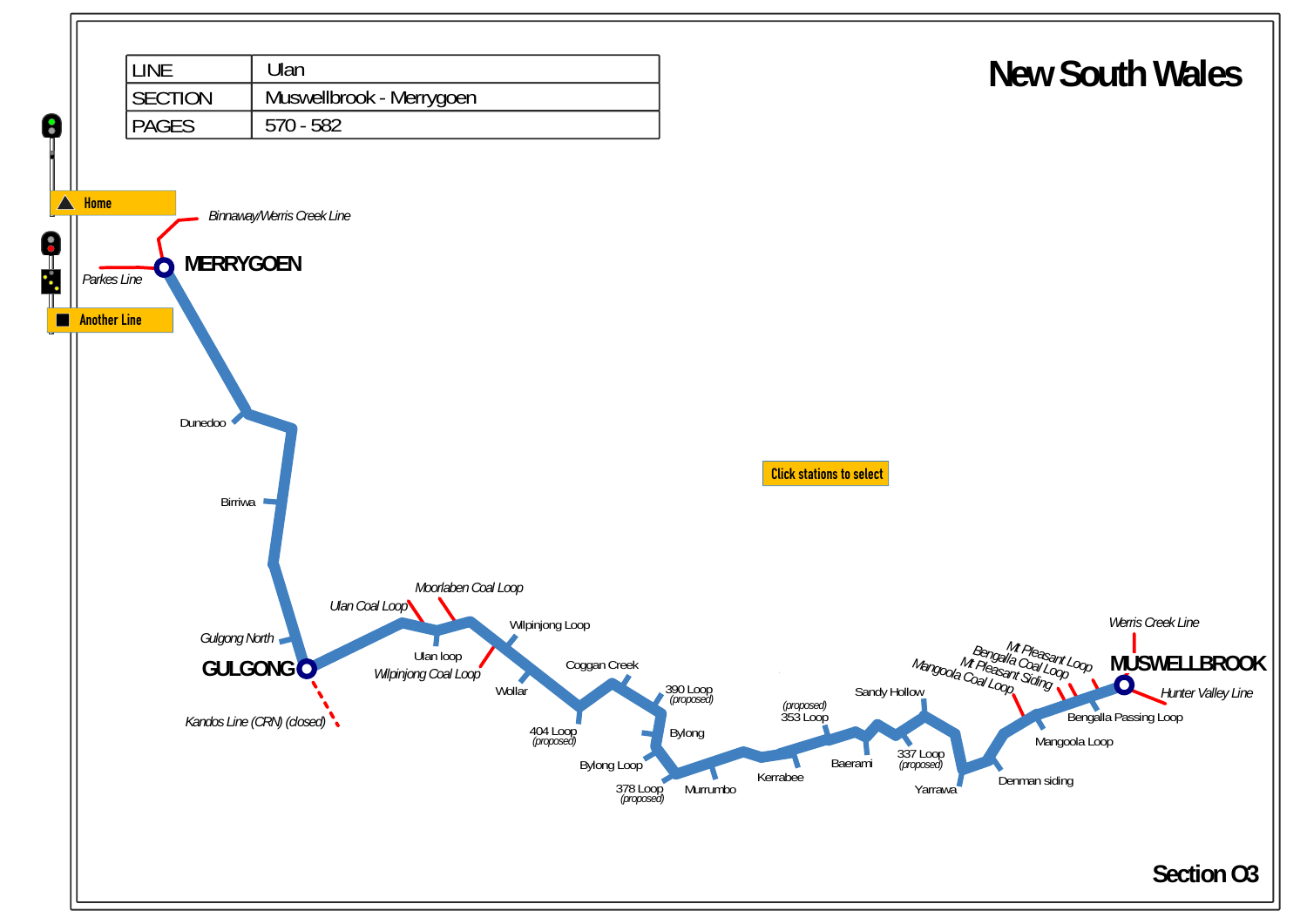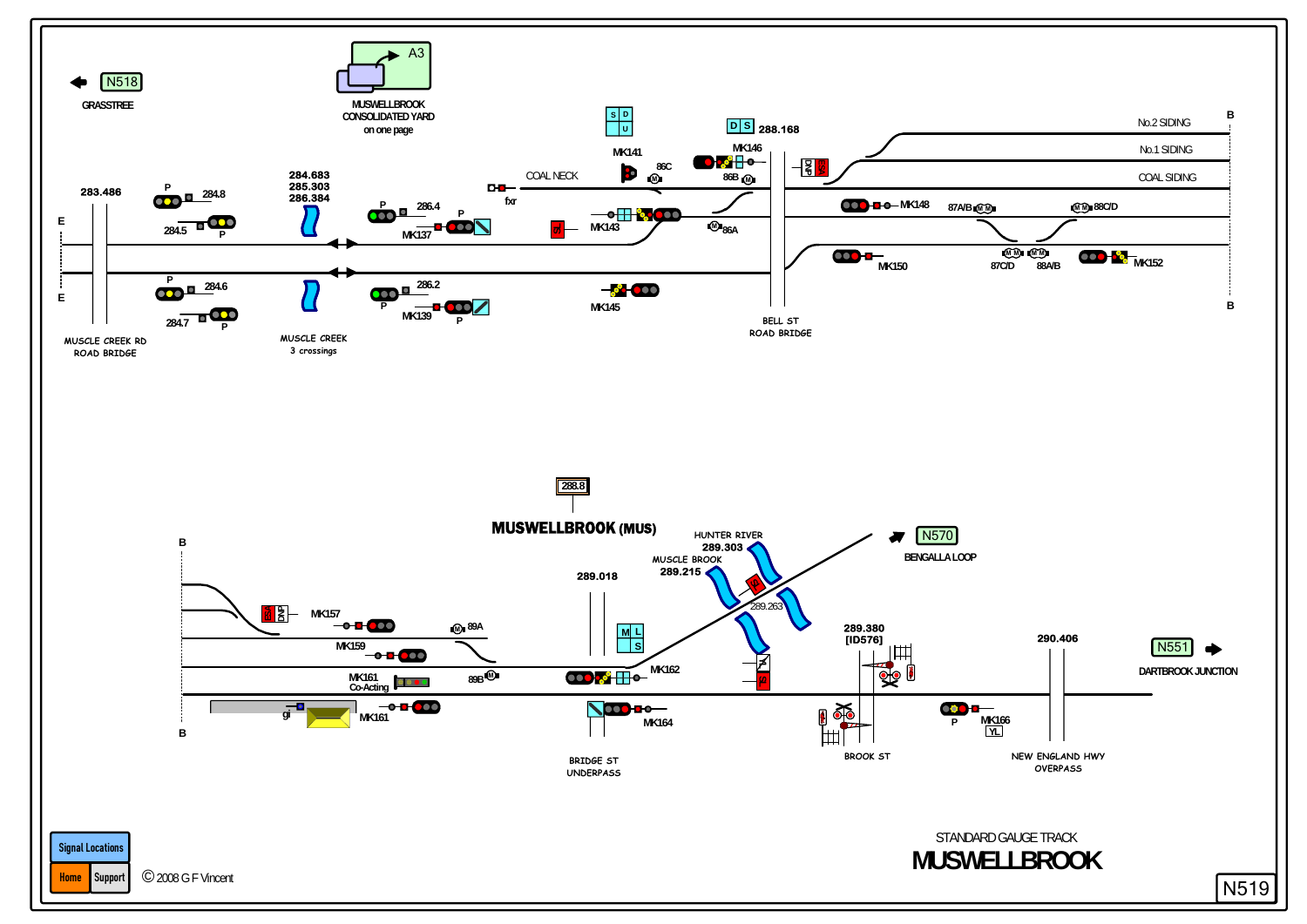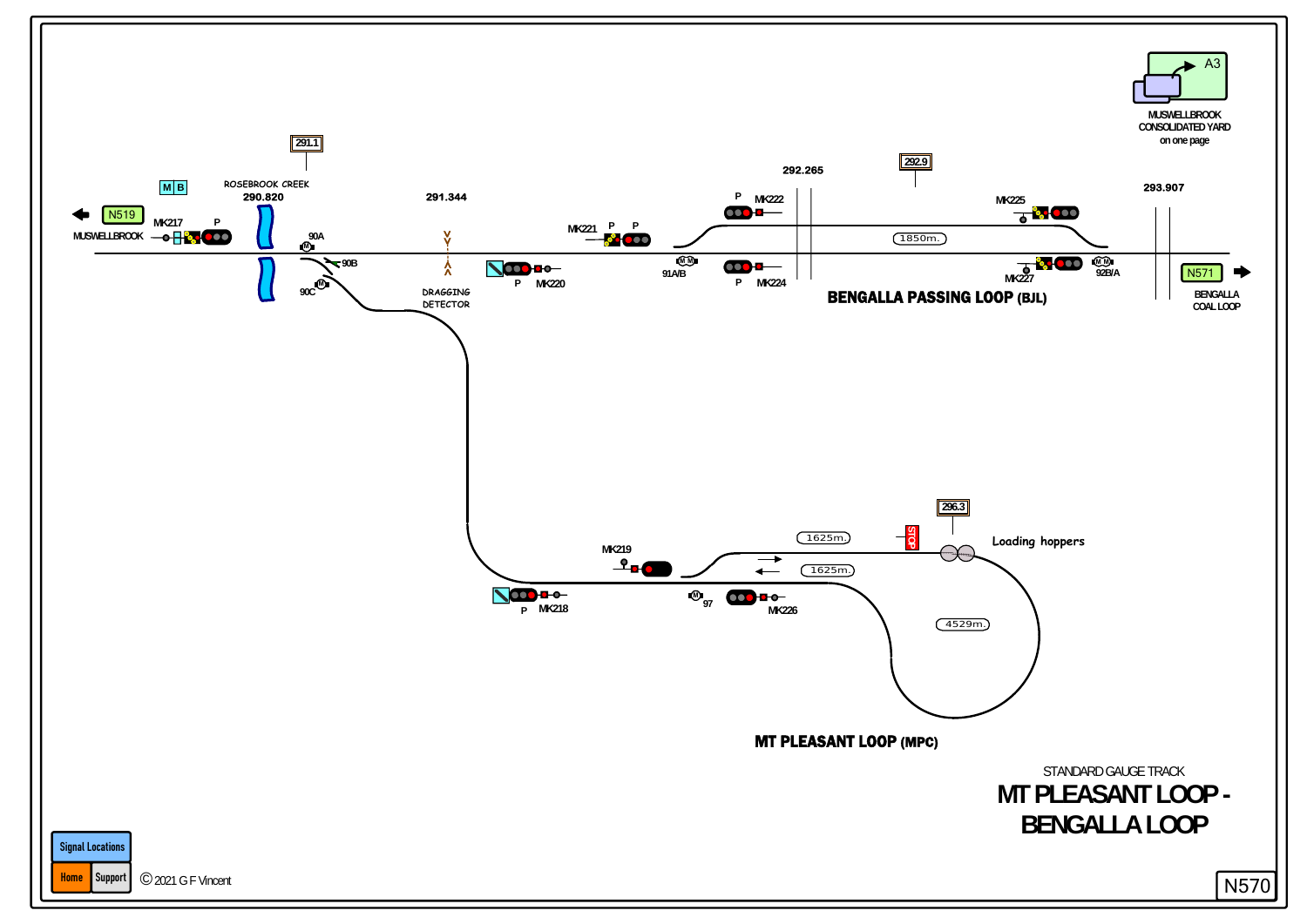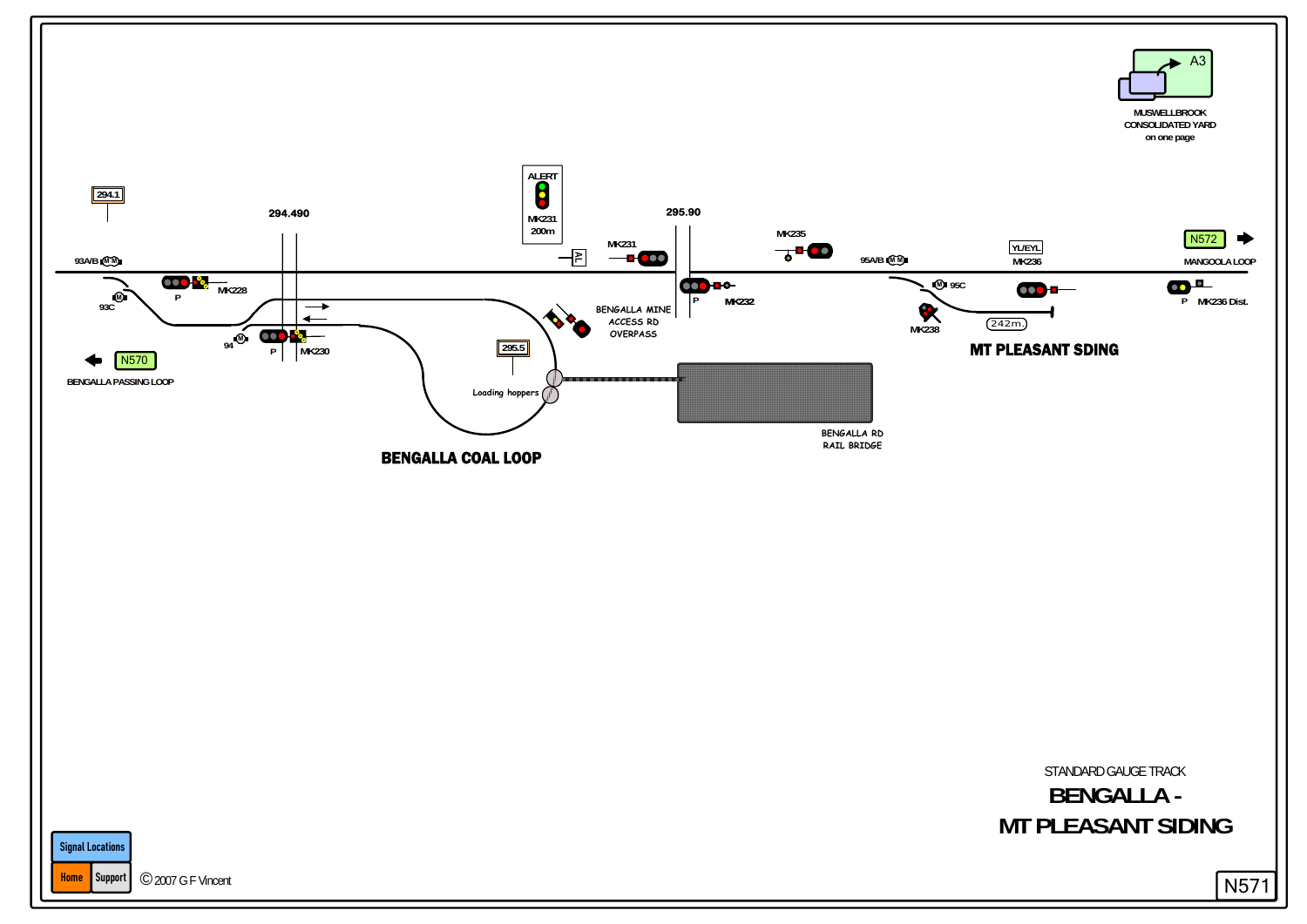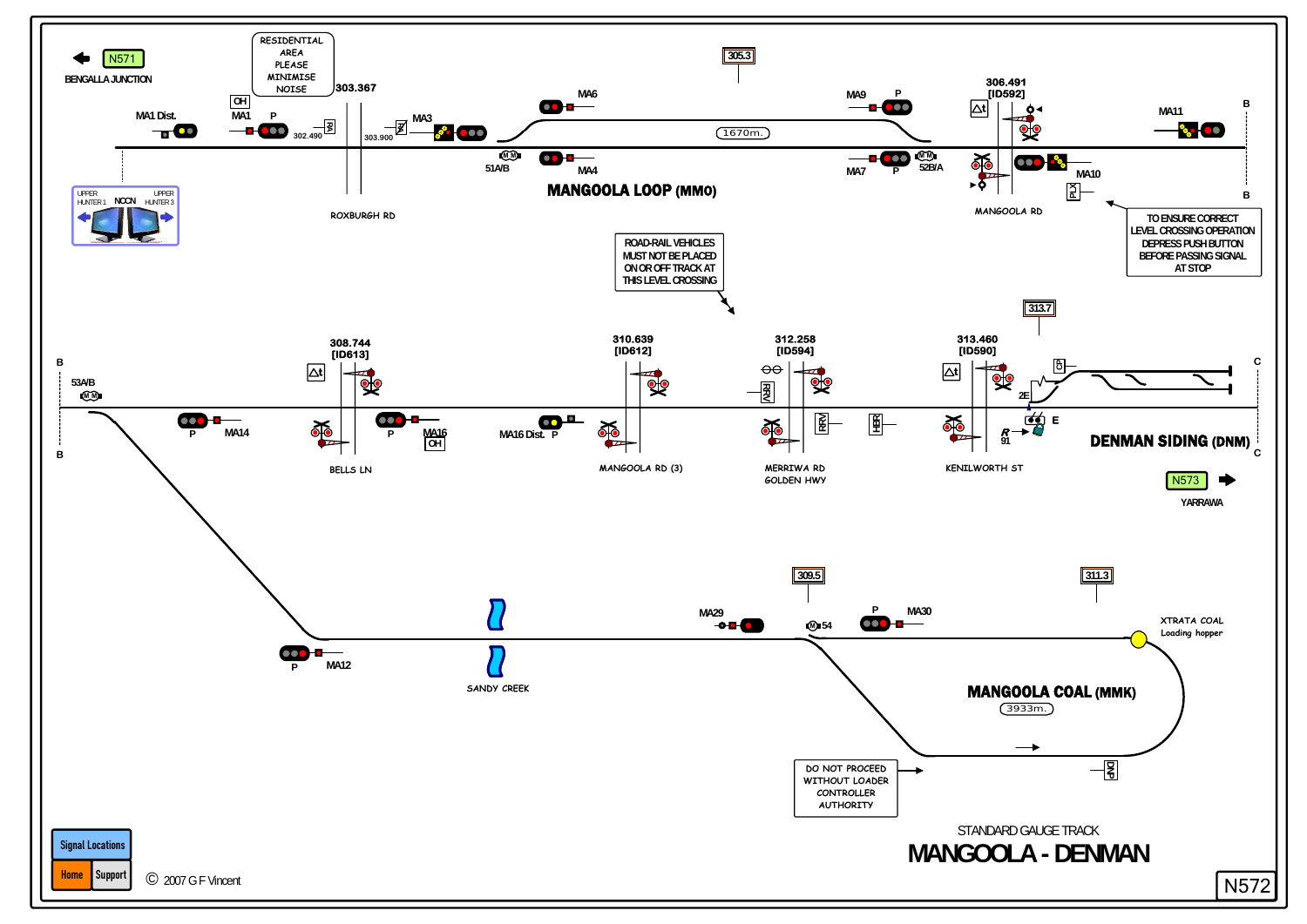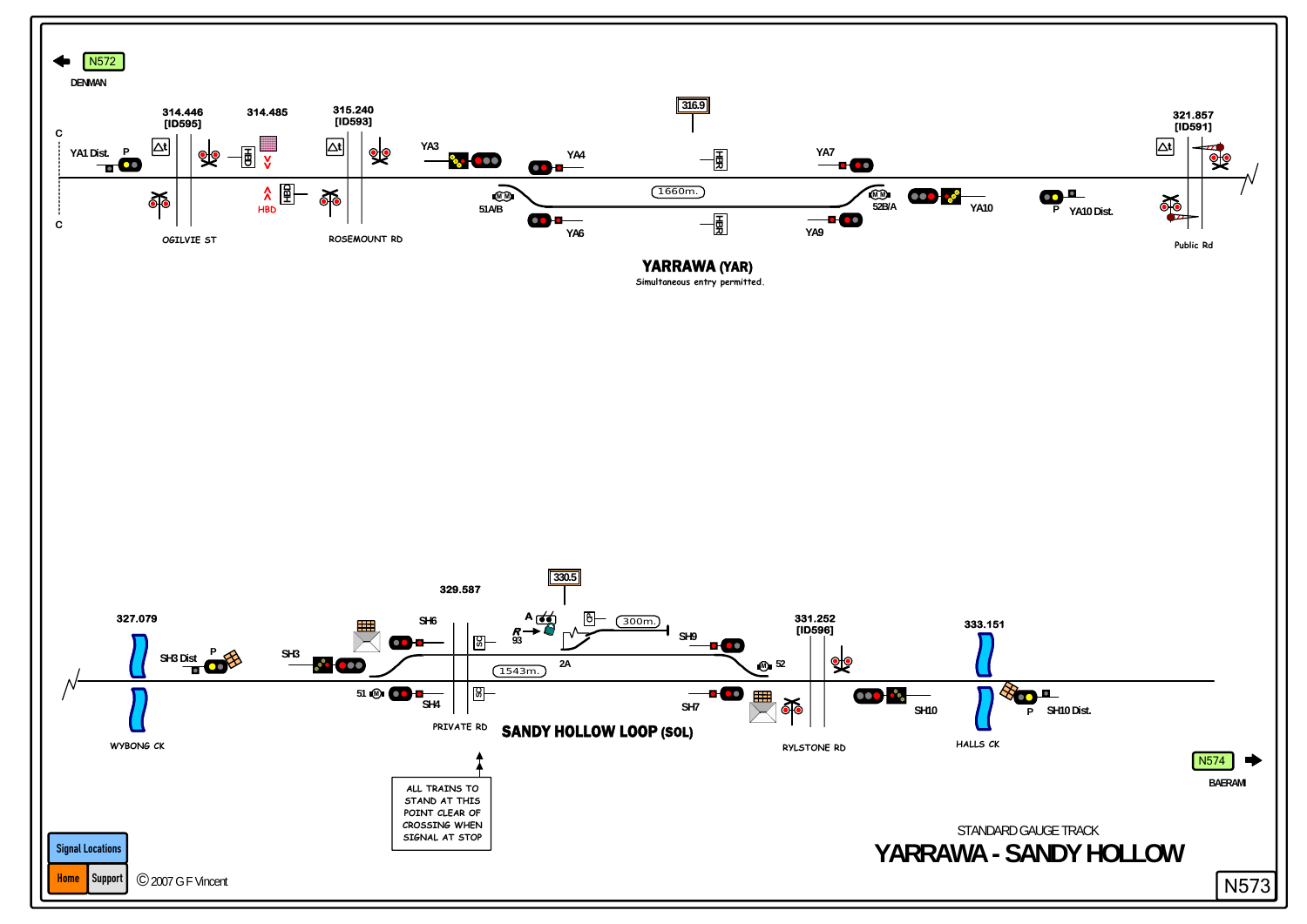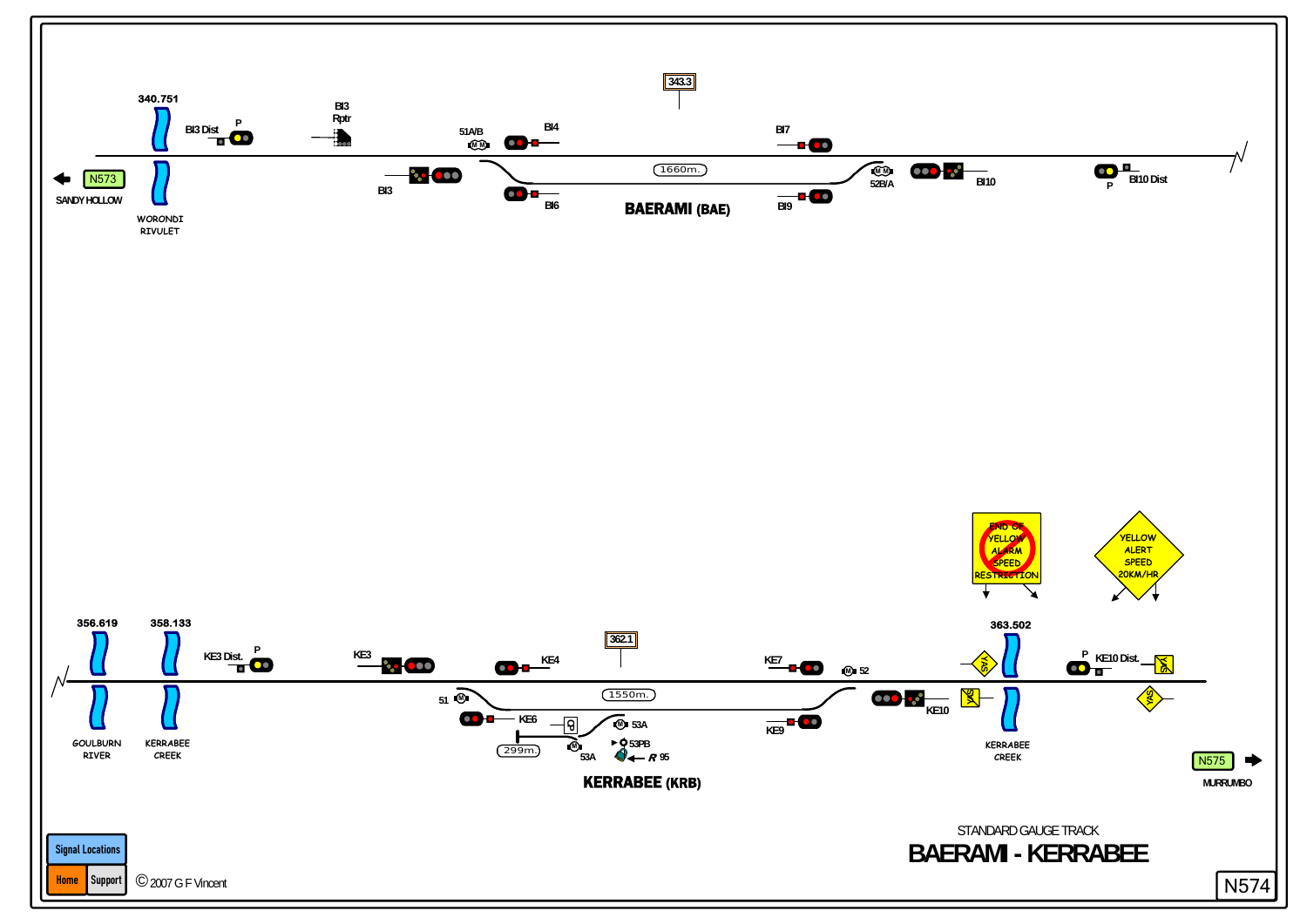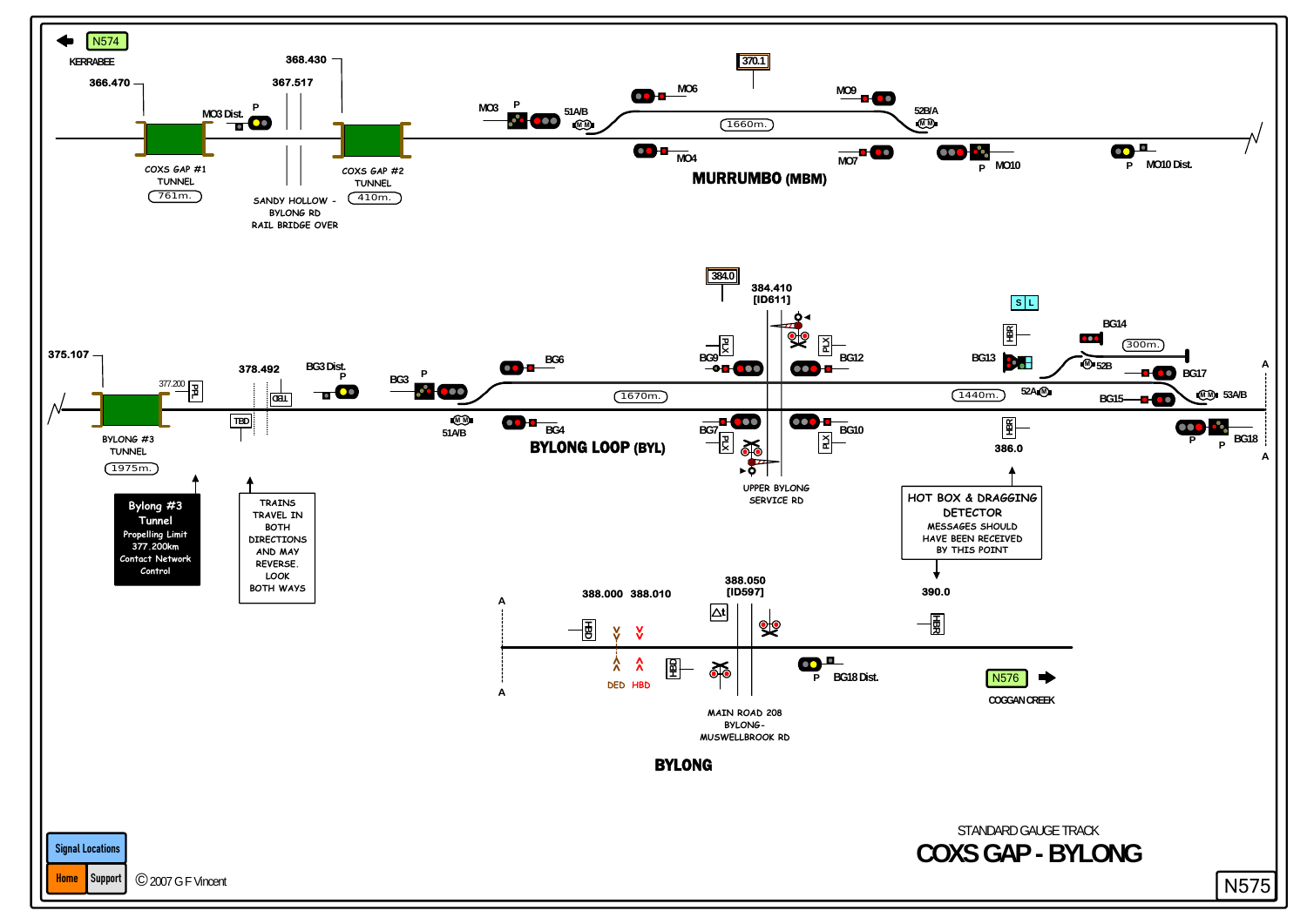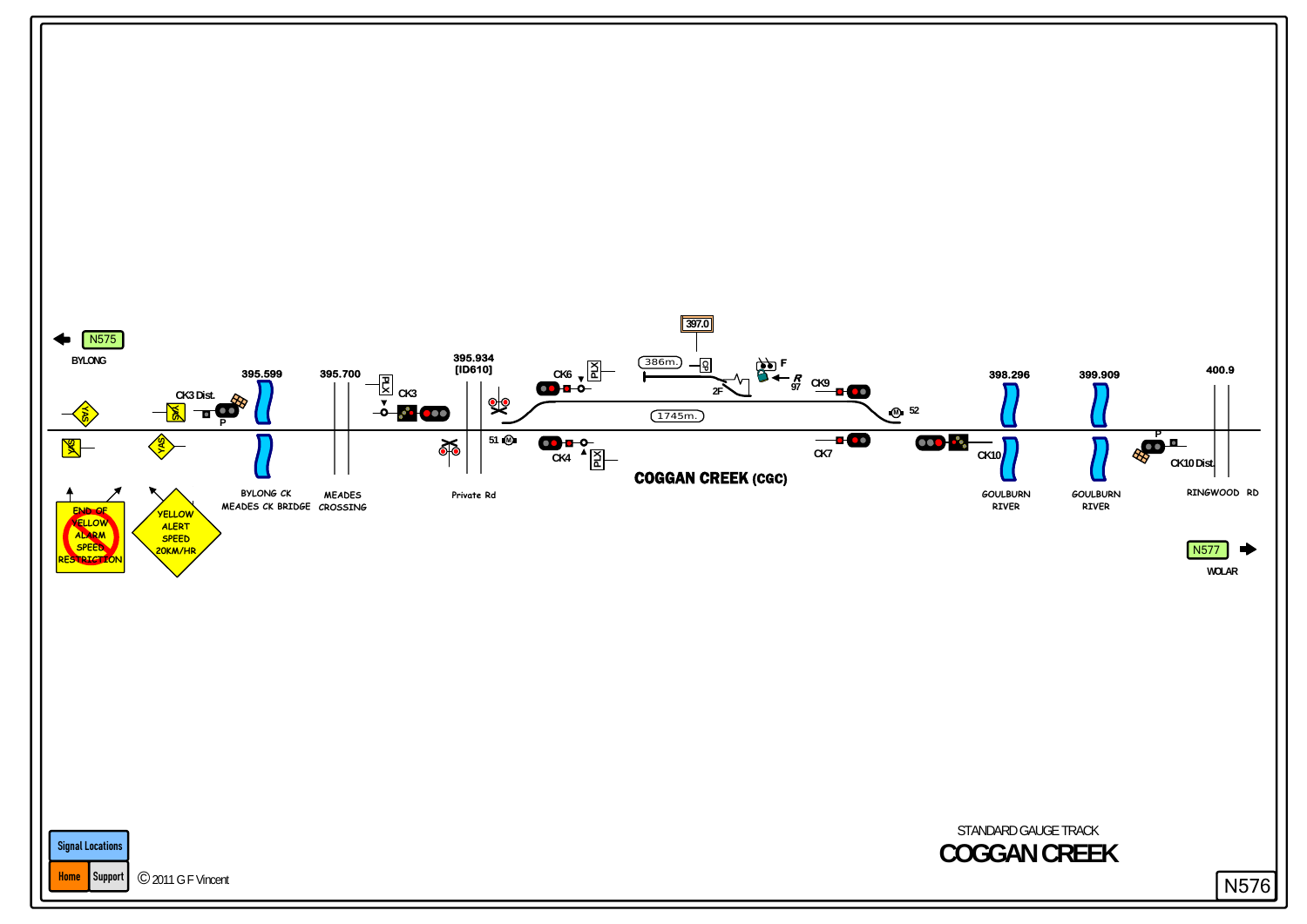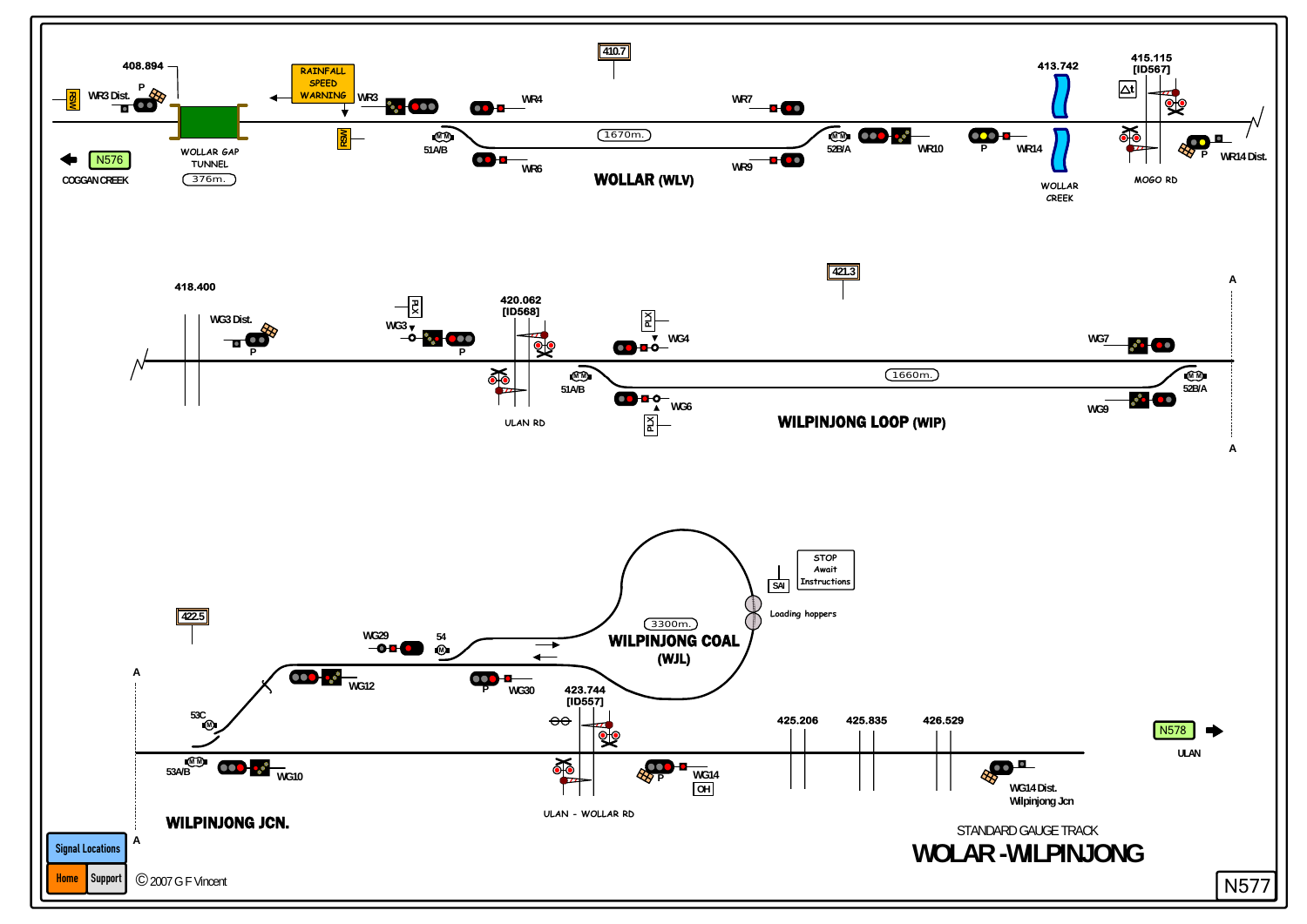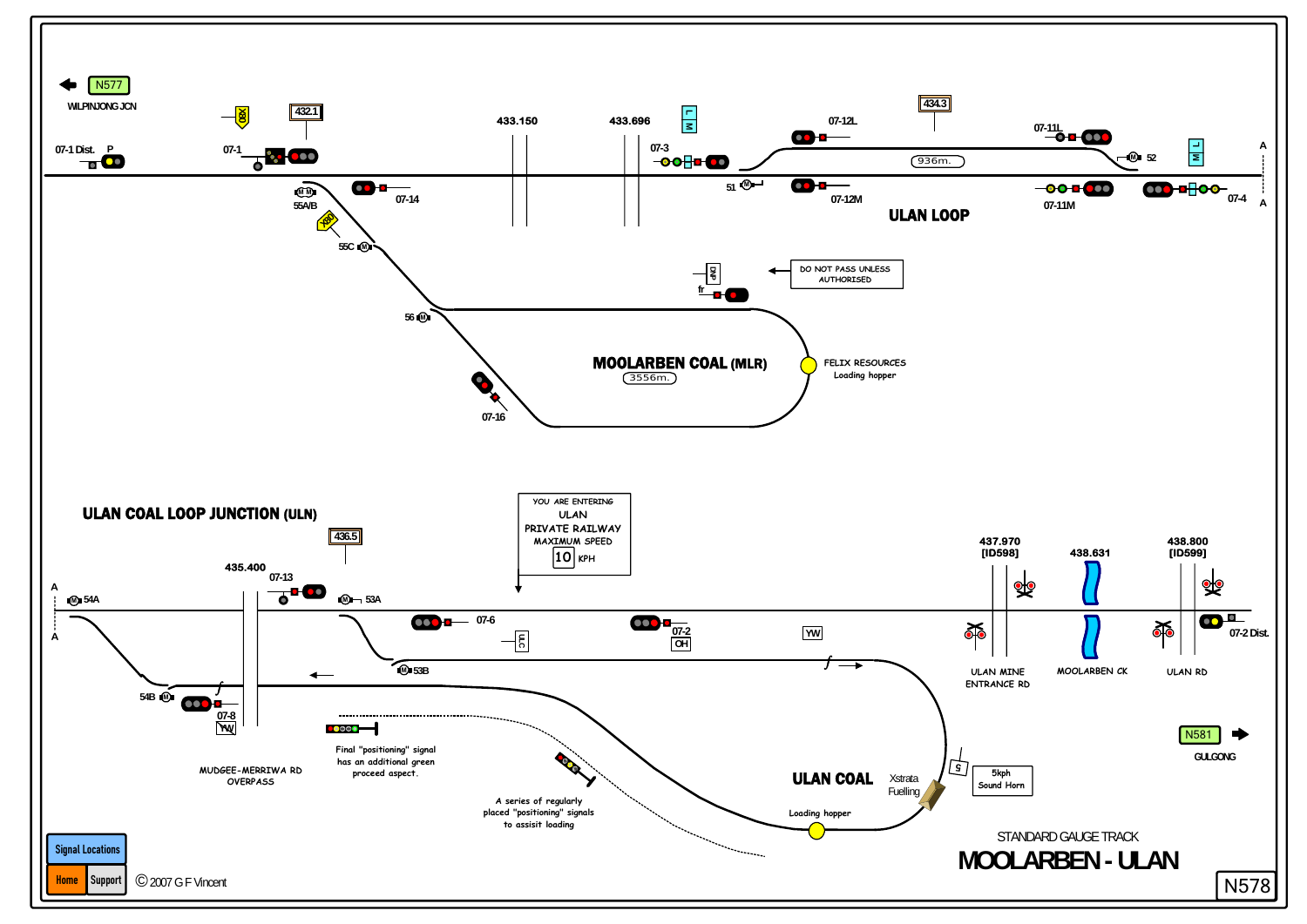